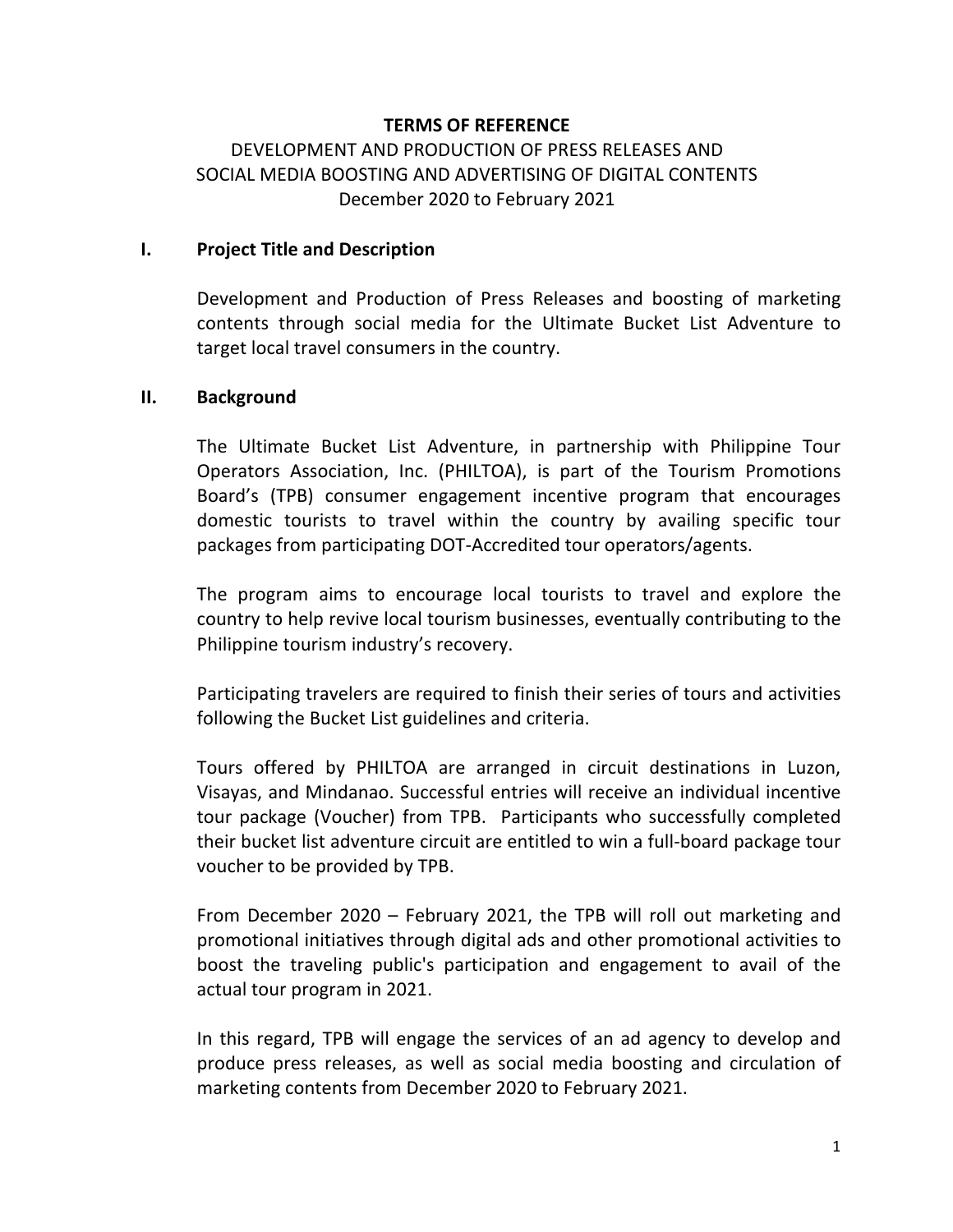## **III.** Objective and targeted Outcomes

The deliverables required under this project is to extensively promote the program to the public consumers and eventually encourage them to participate and travel to the Philippines once restrictions to travel are lifted.

The marketing activity seeks to regain public confidence and interest to travel domestically and generate domestic tourist arrivals and tourism receipts and eventually spur socio-economic benefits among local communities.

# **IV.** Scope of Work and Deliverables

| <b>Scope of Work</b>                                                                                                                                                                                                                                                                                 | <b>Deliverables</b>                                                                                                                                                                                                                                                                                                                                                                                                                                                                                                                                                                 |
|------------------------------------------------------------------------------------------------------------------------------------------------------------------------------------------------------------------------------------------------------------------------------------------------------|-------------------------------------------------------------------------------------------------------------------------------------------------------------------------------------------------------------------------------------------------------------------------------------------------------------------------------------------------------------------------------------------------------------------------------------------------------------------------------------------------------------------------------------------------------------------------------------|
| Development<br>media<br>and<br>circulation of Press Releases                                                                                                                                                                                                                                         | Development of five (5) Press Releases,<br>circulated<br>be<br>to<br>media<br>to<br>partners/connections, from December<br>to February 2020.                                                                                                                                                                                                                                                                                                                                                                                                                                        |
| Promotion/circulation<br>and<br>boosting of<br>digital<br>content<br>through Social Media platforms<br>The digital materials and<br>$\qquad \qquad -$<br>content must be circulated<br>advertised through<br>and<br>agreed/authorized<br>Facebook, Instagram, and<br>YouTube accounts of the<br>TPB. | for<br>(1)<br>AVP<br>the<br>overall<br>One<br>campaign/activity, one (1) Infomercial<br>video detailing the mechanics/how to<br>join, and one (1) infographic content<br>(poster/image), to be boosted for ten<br>(10) days from Dec 2020 - February<br>2021 (specific schedule of boosting will<br>be further advised). TPB will advise the<br>winning bidder once the contents are<br>ready for boosting.<br>The ten (10) days of native posting will<br>be divided from December 2020 to<br>February 2021, targeting a maximum<br>of 50,000 local social media users per<br>day. |
|                                                                                                                                                                                                                                                                                                      | Upon completion of the promotional<br>campaign, submit a terminal report<br>with its supporting documents to TPB.                                                                                                                                                                                                                                                                                                                                                                                                                                                                   |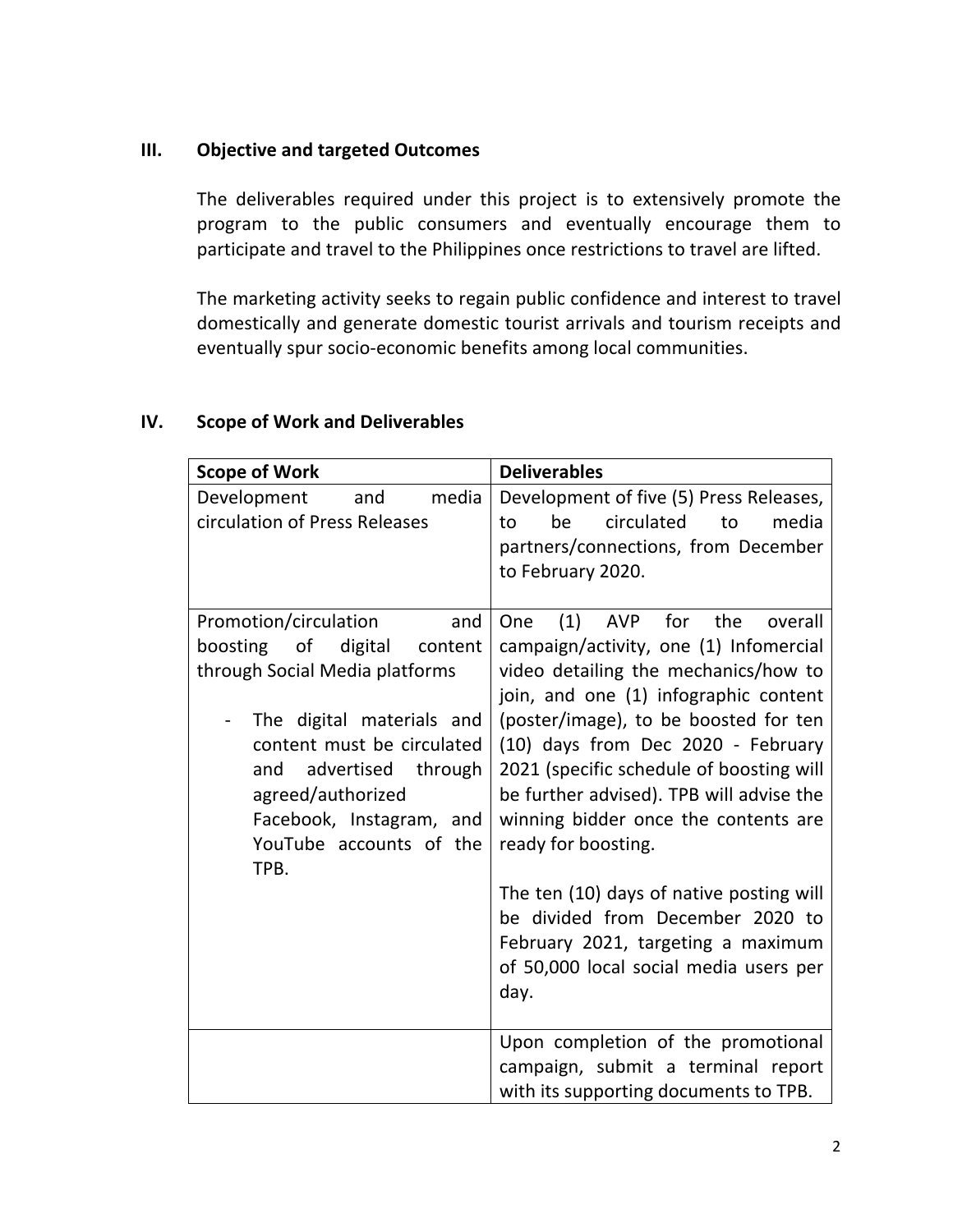| All deliverables to be released and |
|-------------------------------------|
| boosted must be with approval from  |
| the TPB.                            |

### **V. Project Duration and Budget**

- 1. The development and production of the deliverables shall be for December  $2020$  – February 2021 to commence upon the receipt of the Agency of the signed and approved Notice to Proceed (NTP).
- 2. The approved Budget for Contract (ABC) of the project for this bidding is **FIVE HUNDRED THOUSAND PESOS ONLY (PhP 500,000.00)** inclusive of all applicable taxes, agency service fees, bank charges, and other fees as may be incurred in the process.
- 3. The proposed payment scheme for the campaign will be billed progressively upon completion of the following milestones:

| <b>Milestones</b>                                                            | Payment % |
|------------------------------------------------------------------------------|-----------|
| Approval of Press Release contents and submission of                         | 15%       |
| media listings                                                               |           |
| Submission of all Press Releases and circulation to all<br>media connections |           |
| Completion of Social Media Boosting of marketing<br>contents                 | 85%       |
| Submission of terminal report detailing posting analytics                    |           |
| and engagements                                                              |           |
| Total                                                                        |           |

### **VI. Qualifications**

- 1. The agency must be a reputable advertising agency with the required workforce/personnel staff. The agency must be duly registered under Philippine laws and must be able to submit the following:
	- **DTI Business Registration/SEC Certificate**
	- **EXECUTE:** Articles of Incorporation
	- **E.** Business or Mayor's Permit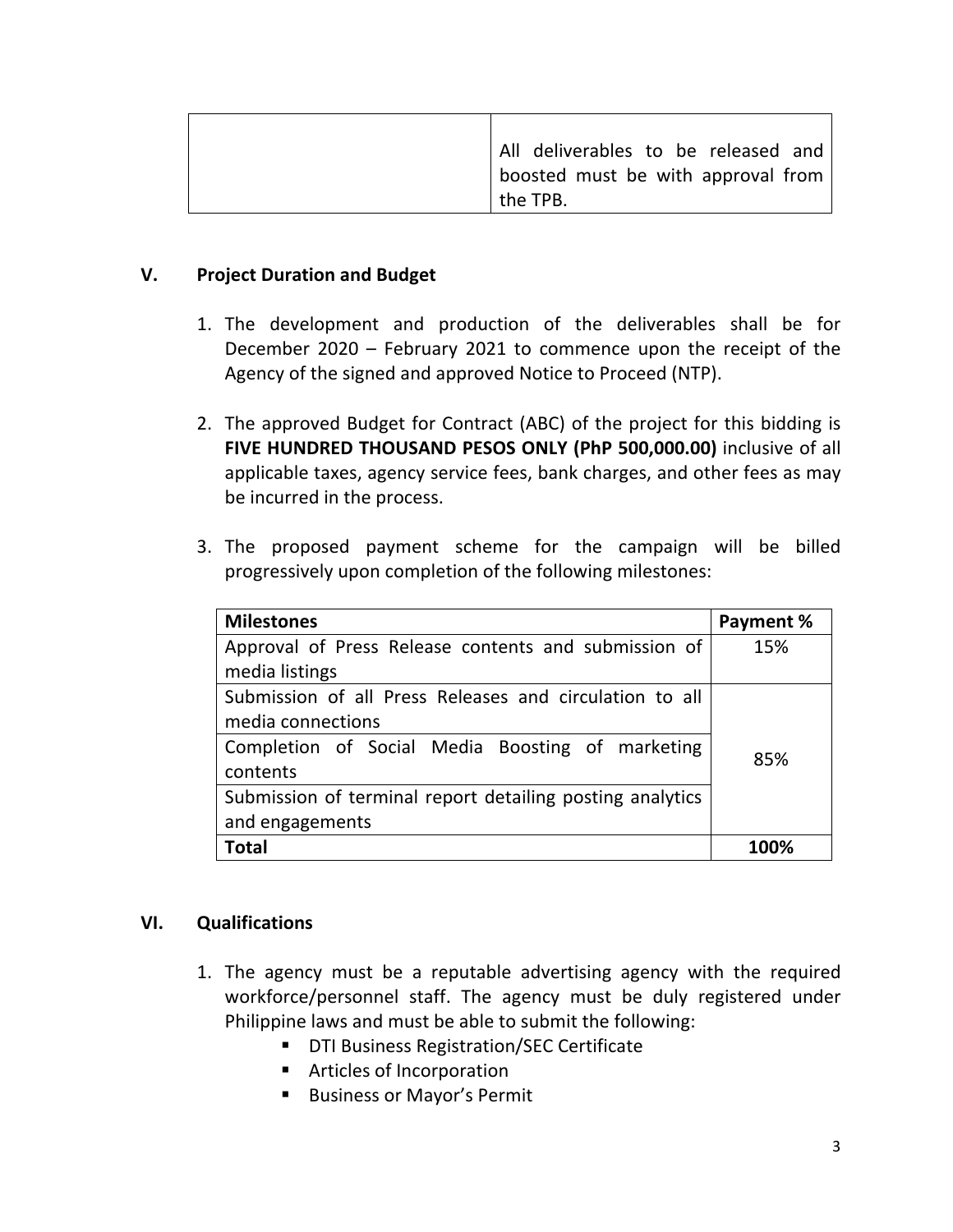- Valid PhilGEPS Certificate / Membership
- 2. The agency must have been continuously active in the industry for at least three (3) years and must have undertaken and produced a similar campaign in the last three (3) years. Submit a list of ongoing and completed private and government contract for the last 3 years whether similar or not to the project.
- 3. The minimum required workforce/personnel assigned to this Project should be the Agency/Provider's organic personnel. Submit CV of key personnel to be assigned to the project.

### **VII. Minimum Required Personnel**

| <b>Required Personnel</b>                | Minimum Years of Experience in      |
|------------------------------------------|-------------------------------------|
|                                          | <b>Handling Nationwide Accounts</b> |
| <b>Account Manager</b>                   | 3 years                             |
| Writer                                   | 3 years                             |
| <b>Social Media Marketing Specialist</b> | 3 years                             |

*Note: Bidders may recommend additional personnel deemed fit for the* Team. All other personnel must have at least three (3) years of relevant *experience in the advertising and media industry.* 

A. Technical Bid/Proposal Criteria and Rating (70% passing score)

| <b>CRITERIA</b>                                   |                                                             |                                                     | <b>RATING</b> |     |
|---------------------------------------------------|-------------------------------------------------------------|-----------------------------------------------------|---------------|-----|
| А.                                                | Competence of Personnel to be assigned to the project       |                                                     |               | 20% |
|                                                   | Ι.                                                          | For Account Manager - Handled at least 5 content    |               |     |
|                                                   |                                                             | creation/marketing campaign contracts amounting to  |               |     |
|                                                   |                                                             | (3) years during their entire career                |               |     |
|                                                   | II.                                                         | For Writer and Social Media Marketing Specialist -  | 10%           |     |
|                                                   |                                                             | Produced, developed, and marketed at least five (5) |               |     |
|                                                   |                                                             | press releases and social media materials for       |               |     |
|                                                   |                                                             | marketing/advertising campaigns                     |               |     |
| <b>Expertise and Capability of the Firm</b><br>В. |                                                             |                                                     | 30%           |     |
|                                                   | Services rendered in completed projects in the past 3<br>I. |                                                     |               |     |
|                                                   | vears                                                       |                                                     |               |     |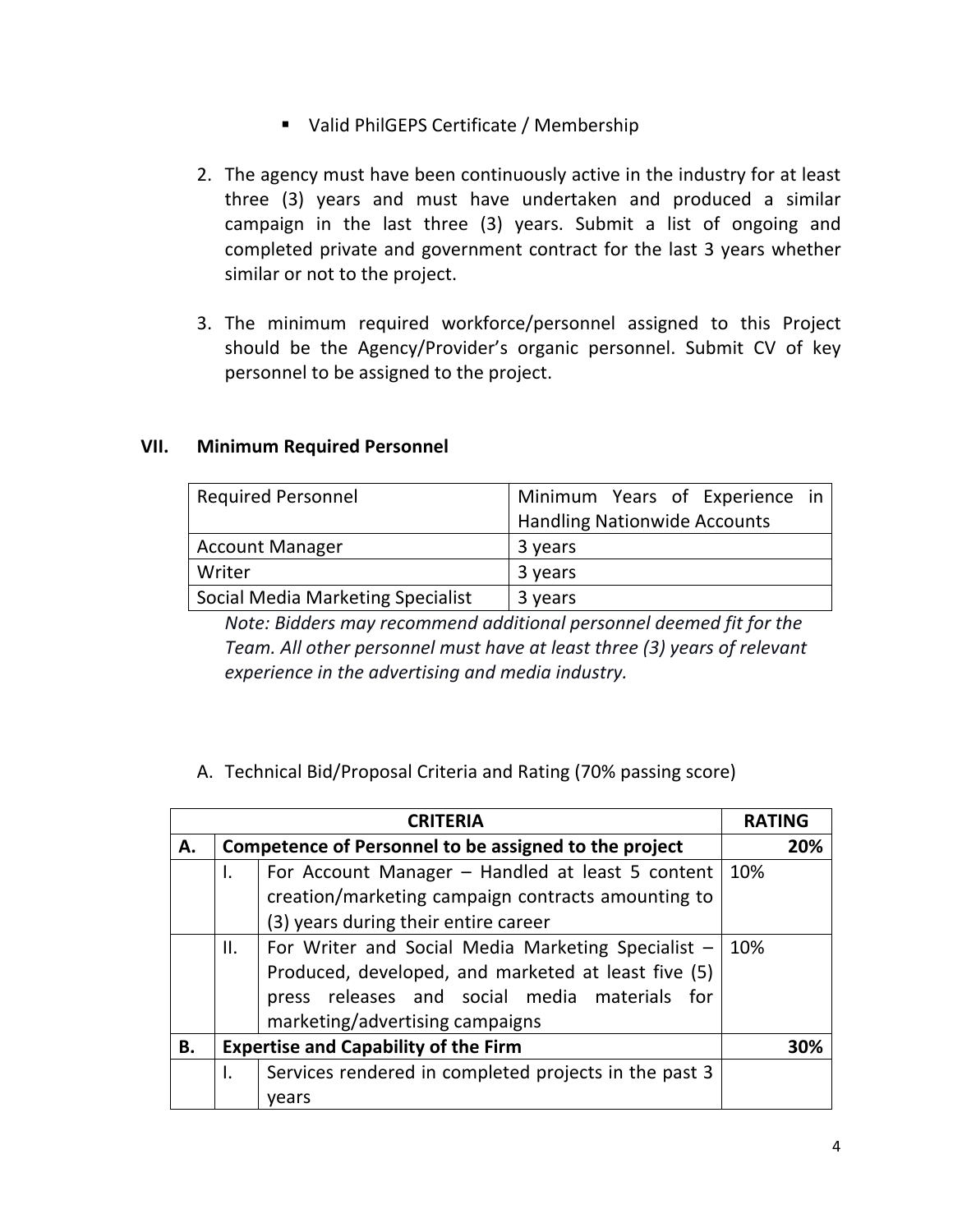|    |     | <b>Research or Insight Gathering</b>                    | 2%  |  |
|----|-----|---------------------------------------------------------|-----|--|
|    |     | <b>Creative Conceptualization</b>                       | 3%  |  |
|    |     | <b>Marketing Promotion</b>                              | 5%  |  |
|    |     | <b>Multimedia Production</b>                            | 5%  |  |
|    |     | <b>Marketing Write-up Capacity</b>                      | 5%  |  |
|    | ΙΙ. | <b>Experience and Credentials</b>                       |     |  |
|    |     | At least three (3) successful projects related to brand | 10% |  |
|    |     | management or marketing, validated by previous          |     |  |
|    |     | clients, the agency has launched within 3 years         |     |  |
|    |     |                                                         |     |  |
| C. |     | <b>Quality of Proposal</b>                              | 50% |  |
|    | I.  | Production                                              |     |  |
|    |     | Originality of concept and treatment                    | 15% |  |
|    |     | Resonance of concept and treatment to<br>target         | 10% |  |
|    |     | audience and communication objectives                   |     |  |
|    | ΙΙ. | <b>Branding</b>                                         |     |  |
|    |     | Marketability of key visuals and messaging              | 15% |  |
|    |     | Originality of marketing theme/concept                  | 10% |  |

Bidders will be given a maximum of 15 minutes to present their Plan of Approach and Methodology.

| Proposal                  | Weight |
|---------------------------|--------|
| Technical Proposal        | 80%    |
| <b>Financial Proposal</b> | 20%    |

### **VIII.** Other Terms and Conditions

- 1. All materials produced during the period of engagement shall be amenable to edits at no cost to the TPB for a maximum of 5 revisions.
- 2. The selected company shall be subject to assessment of the TPB as to the effectiveness of any phase of the content production.
- 3. All advertising and creative concepts and original materials (raw and edited) formulated and designed in conjunction with this campaign shall